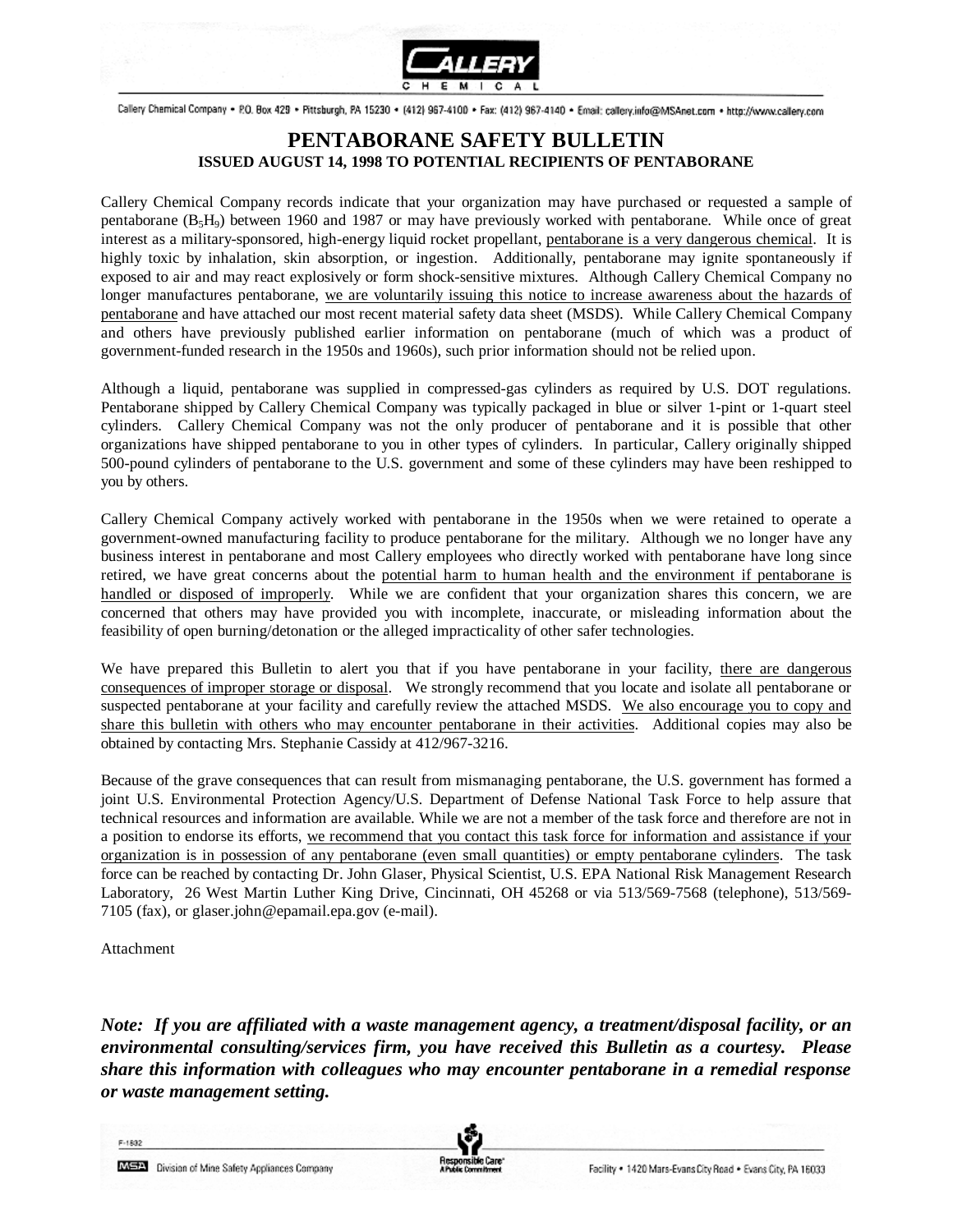# MATERIAL SAFETY DATA SHEET

#### Date of preparation: August 14, 1998 page 1 of 6

#### 1. CHEMICAL PRODUCT AND COMPANY IDENTIFICATION

#### Product Identifier: **Pentaborane**

Prepared by: CALLERY CHEMICAL COMPANY DIVISION OF MINE SAFETY APPLIANCES COMPANY P.O. Box 429, Pittsburgh, PA 15230 24-Hour Phone: 412-967-4100 Phone: 412-967-4141

#### 2. COMPOSITION/INFORMATION ON INGREDIENTS

Pentaborane (19624-22-7)...................................................................................................................................~100 wt%

#### 3. HAZARDS IDENTIFICATION

Emergency Overview: Pentaborane is a colorless to yellow liquid with a characteristic pungent odor that has been described as resembling garlic, acetylene, or sour milk. POISON! May be fatal if inhaled, absorbed through the skin, or swallowed. Extremely flammable. May catch fire if exposed to air. Causes thermal burns. Forms shock-sensitive mixtures with certain other materials. Fight fire from a distance. Keep containers cooled with water. Overpressure of containers may occur in fire.

#### 4. FIRST AID MEASURES

POISON! Obtain immediate medical treatment in all cases. Symptoms may be delayed for up to 48 hours. Emergency and medical personnel should avoid possible exposure to pentaborane. Transport to a medical facility that has been informed about the hazards of pentaborane and is prepared to handle a pentaborane exposure case.

Skin - Immediately flush skin with plenty of water for at least 15 minutes while removing contaminated clothing and shoes. Decontaminate skin by rinsing with 3% ammonia solution and flush with more water. Dispose of and handle contaminated clothing and shoes as waste pentaborane material.

Inhalation - Remove to fresh air. If not breathing, give artificial respiration, preferably mouth-to-mouth. If breathing is difficult, give oxygen. Keep warm and quiet.

Eyes - Remove from exposure. Immediately flush eyes with plenty of water for at least 15 minutes, holding eyes open. Do not use ammonia solution in the eyes.

Ingestion - Give two glasses of water and permit vomiting if nauseated. Never give anything by mouth to an unconscious person.

Note to Physician: Serum boron level along with SGOT and SGPT can be used to confirm pentaborane exposure. See Section 11, Toxicological Information, for additional information.

#### 5. FIRE FIGHTING MEASURES

FLAMMABLE PROPERTIES: Pentaborane should be considered pyrophoric. It can ignite explosively, but an explosion is not initiated by sudden shock, pressure, or high temperature. It reacts slowly with water at room temperature, releasing flammable hydrogen gas.

Flashpoint (closed cup): 86°F (30ºC) for pure material Flammable limits: Lower flammable limit (LFL): 0.42% Upper flammable limit (UFL): 98%

Autoignition Temperature: 95ºF (35ºC) for pure material, spontaneously flammable if impure.

EXTINGUISHING MEDIA: It is difficult to extinguish a pentaborane fire. Water may be ineffective. For small fires use dry chemical, soda ash, lime or DRY sand. For large fires use DRY sand, dry chemical, soda ash, or lime. DO NOT use carbon tetrachloride or halogenated extinguishing agents. Begin decontamination as soon as possible. Cool containers that are exposed to flames with water from the side until well after fire is out.

FIRE AND EXPLOSION HAZARDS: While pentaborane is insensitive to shock, it will react explosively or form shocksensitive mixtures with oxidizing materials, highly oxygenated or halogenated solvents, or organic compounds containing reducible functional groups (e.g., aldehydes, ketones, certain organic acid esters). Pentaborane vapor is heavier than air and may travel along the ground to a distant source of ignition and flashback. Pentaborane burns with a green flame and produces a dense black smoke.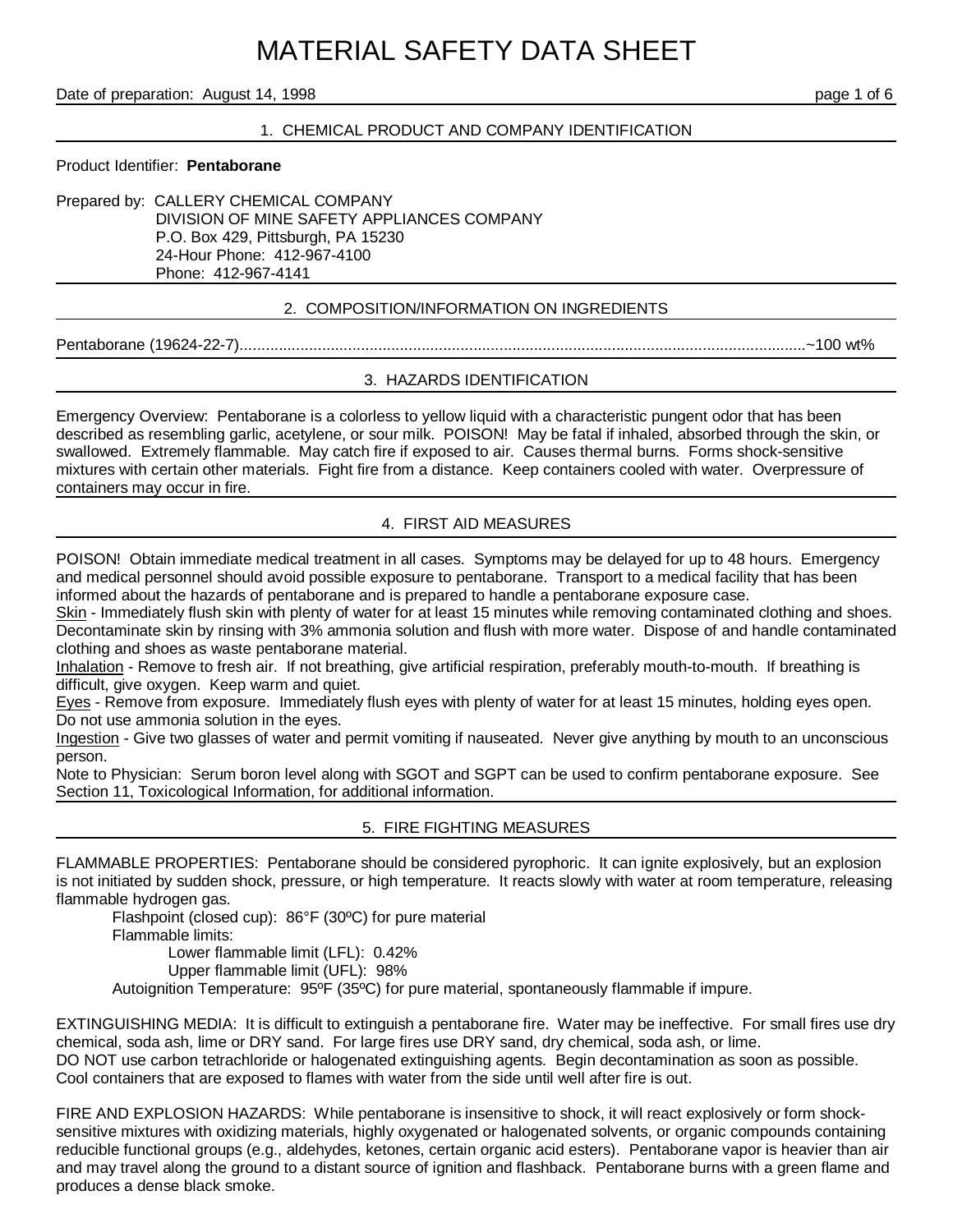The decomposition of pentaborane in storage containers liberates flammable hydrogen gas which will cause pressure build-up in the containers if not relieved. Venting must be done using a vent-flare system. Decomposition will also produce toxic and flammable higher boron hydrides such as decaborane and pentaborane polymer.

 Pentaborane is very soluble in the greases normally used as stopcock lubricants in laboratory equipment. See below, in Section 7, Protective Measures During Repair and Maintenance of Contaminated Equipment, for cleanout procedure.

FIRE FIGHTING PROCEDURES: Allow no exposure to pentaborane liquid or vapor. User should take all precautions to prevent any exposure. Structural firefighting clothing will NOT provide adequate protection. Fire personnel should not expose themselves to any pentaborane product or byproduct; contaminated air, waters, or other materials. Wear a NIOSH approved self-contained breathing apparatus with full facepiece operated in a positive-pressure mode and a fully encapsulating, chemical resistant suit (Level A). Evacuate if fire becomes uncontrollable or container is exposed to a direct flame (small container: evacuate 500 foot radius, large container: evacuate 1/2 mile radius). The fire may be allowed to burn out, if the source of pentaborane can be shut off and the surrounding equipment can be kept cool using water. The recommended extinguishers may also be used, but the fire may re-ignite when application stops. Pentaborane will float on water. Take precautions to confine burning area.

 Toxic residues may remain after the fire. Begin decontamination as soon as possible. Do not allow any contact with residues or vapors. Cleanup personnel must wear a NIOSH approved self-contained breathing apparatus with full facepiece operated in a positive-pressure mode and a fully encapsulating, chemical resistant suit (Level A).

 To decontaminate area, hose down external surfaces and apply an aqueous solution containing 3**%** ammonia and 5**%** trisodium phosphate detergent. After one hour, rinse thoroughly. Dike, collect, and incinerate all contaminated water. Personnel should use the ammonia solution, then soap and water for body, clothing, and equipment cleanup.

#### 6. ACCIDENTAL RELEASE MEASURES

#### See Section 5, "FIRE FIGHTING MEASURES."

## 7. HANDLING AND STORAGE

Do not breathe vapors or allow skin to be exposed to pentaborane. Do not get in eyes, on skin, on clothing. Do not carry anything which may be put in the mouth, such as tobacco products, gum, or food. Wash thoroughly after handling. In case of any exposure, immediately begin recommended first aid procedures and seek medical treatment.

Keep under dry nitrogen atmosphere at all times. Use only with clean, dry, completely enclosed systems that have been thoroughly purged with dry nitrogen or argon. When possible, use automated or remote controlled processes. Use only with adequate workplace ventilation. All lines and fittings should be visually inspected on a regular basis for the appearance of liquid or white solids at joints. Keep away from heat, sparks, flame, and direct sunlight. Keep from contact with oxidizing materials, highly oxygenated or halogenated compounds, or organic compounds containing reducible functional groups. Purge and decontaminate all equipment before opening to atmosphere. Thoroughly purge all lines before disconnecting pentaborane cylinder.

Store in a cool, well-ventilated area, away from any ignition sources and direct sunlight.

Since emptied containers retain product residue, follow label warnings even after container is emptied.

PROTECTIVE MEASURES DURING REPAIR AND MAINTENANCE OF CONTAMINATED EQUIPMENT: Do not attempt repair or maintenance of contaminated equipment until it has been cleaned. Eliminate ignition sources. Ventilate area. Wear recommended personal protective equipment (see Section 8 below). Transfer residual pentaborane to a dry nitrogen purged cylinder (always store pentaborane under a dry nitrogen atmosphere) and purge system to be cleaned with dry nitrogen, flaring or scrubbing gases. Fill empty system to be cleaned with dry naphtha and tightpipe solution to drum. Solution will contain pentaborane. Handle it as though it had the same properties as pentaborane. SLOWLY add isopropanol to system, venting any hydrogen gas produced. Finally, SLOWLY add methanol to rinse the system. Components, such as valves, pumps, etc., which have cavities where pentaborane may be trapped, may be immersed in a 10% methanol-in-water solution for one hour to complete the decontamination process. Incinerate all washout solutions.

#### 8. EXPOSURE CONTROLS/PERSONAL PROTECTION

NORMAL USE & HANDLING: Allow no exposure to pentaborane liquid and vapor. User should take all precautions to prevent any exposure. Wear a NIOSH approved self-contained breathing apparatus with full facepiece operated in a positive-pressure mode and a fully encapsulating, chemical resistant suit (Level A). Eye wash and safety showers must be available and in good working order.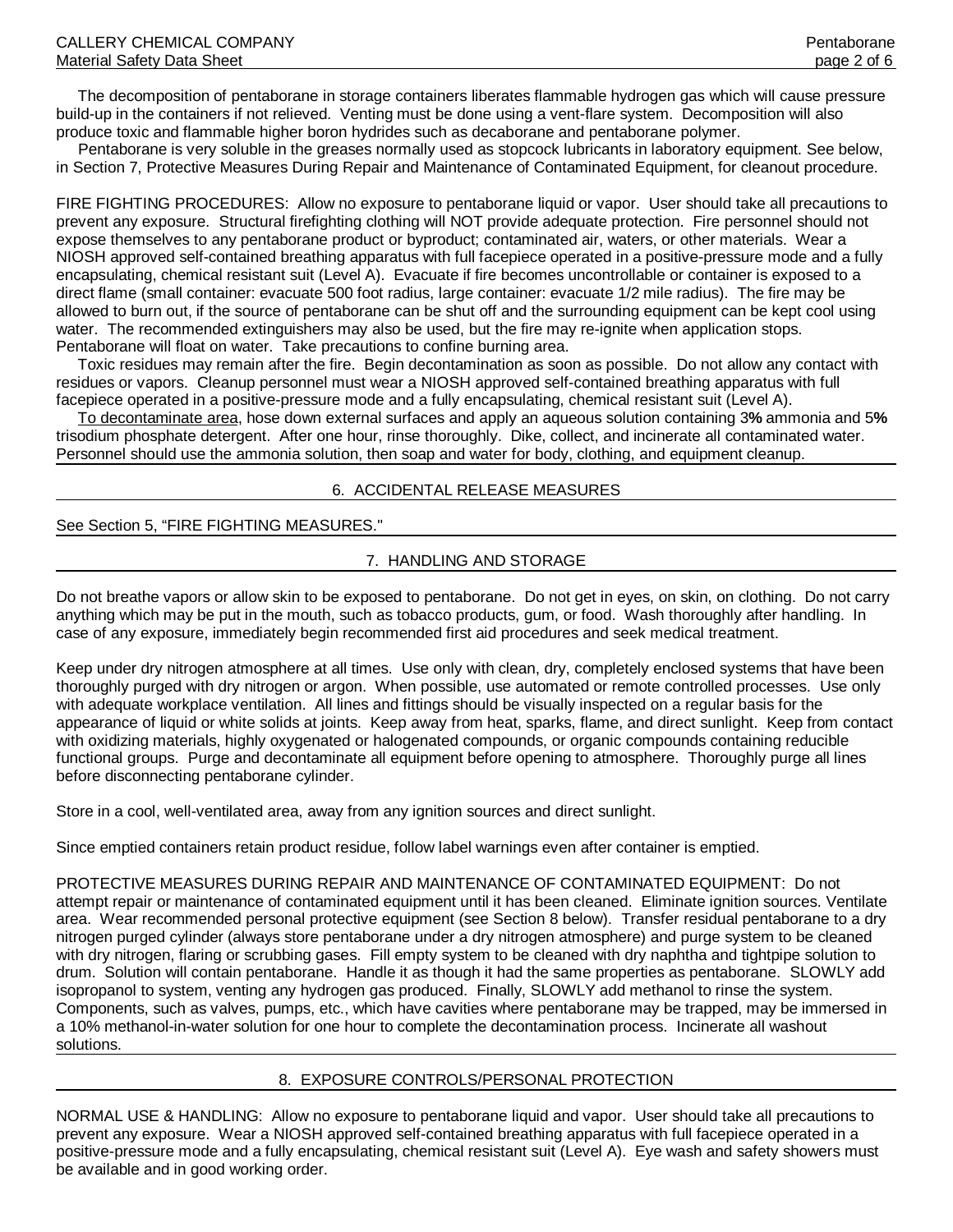EMERGENCY HANDLING: Allow no exposure to pentaborane liquid and vapor. User should take all precautions to prevent any exposure. Structural firefighting clothing will NOT provide adequate protection. Wear a NIOSH approved self-contained breathing apparatus with full facepiece operated in a positive-pressure mode and a fully encapsulating, chemical resistant suit (Level A).

EXPOSURE GUIDELINES: Pentaborane has poor warning properties.

| OSHA PEL-TWA:          | 0.005 ppm $(0.01 \text{ mg/m}^3)$<br>0.005 ppm $(0.013 \text{ mg/m}^3)$<br>0.015 ppm $(0.039 \text{ mg/m}^3)$ |
|------------------------|---------------------------------------------------------------------------------------------------------------|
| <b>ACGIH TLV-TWA:</b>  |                                                                                                               |
| <b>ACGIH TLV-STEL:</b> |                                                                                                               |
| IDLH:                  | 1 ppm                                                                                                         |
| <b>ODOR THRESHOLD:</b> | 0.96 ppm with rapid olfactory fatigue                                                                         |

ENGINEERING CONTROLS: A continuous air monitoring system for pentaborane should be in place prior to beginning work. Provide local exhaust ventilation at any points where leaks may occur. Use flanged or Swagelok™ fittings. Ground all containers before transfer is attempted. All piping that will contain pentaborane should be provided with nitrogen connections and valving in such a manner that a leaking section of the pipe can be purged with nitrogen and isolated from the rest of the system.

9. PHYSICAL AND CHEMICAL PROPERTIES

APPEARANCE: Colorless to yellow liquid ODOR: Characteristic pungent odor that has been described as resembling garlic, acetylene, or sour milk FREEZING POINT: -52.2°F (-46.8°C) BOILING POINT: 140.1°F (60.1°C) VAPOR PRESSURE: 207 mm Hg @ 25°C, 171 mmHg @ 20°C VAPOR DENSITY (air=l): 2.2 SPECIFIC GRAVITY @ 77°F (25°C): 0.618 VISCOSITY: 171 mmHg @ 20°C CORROSIVITY: Corrosive to natural rubber, some greases, and some lubricants. CRITICAL TEMPERATURE: 441°F (227°C) CRITICAL PRESSURE: 570 psia (38 atm) HEAT OF COMBUSTION: -29,100 BTU/lb. (-16,200 cal/g) HEAT OF VAPORIZATION: 219 BTU/lb (122 cal/g) SURFACE TENSION: 20.8 dynes/cm @ 25°C (0.0208 N/m) SOLUBILITY IN WATER: Hydrolyzes slowly in water at room temperature. SOLUBILITY (OTHER THAN WATER): Very soluble in greases including those used in labs as stopcock greases. THERMAL STABILITY: Relatively stable to 302°F (150°C); begins to decompose above this temperature, generating flammable hydrogen gas and pressure buildup in containers. FORMULA:  $B_5H_9$ 

#### 10. STABILITY AND REACTIVITY

STABILITY (CONDITIONS TO AVOID): Stable. Keep away from heat, sparks, flame, and direct sunlight. Temperatures above 302ºF (150ºC) cause decomposition, generating flammable hydrogen gas and pressure buildup in containers.

INCOMPATIBILITY (SPECIFIC MATERIALS TO AVOID): Air, oxygen, oxidizing agents, highly oxygenated or halogenated compounds, compounds with reducible functional groups. Examples are acetone, ammonium chlorate, boron trichloride, carbon disulfide, carbon tetrachloride, chloroform, dimethyl ether, dioxane, freons, and glycol polyethers (such as diglyme), trichloroethane, trichloroethylene.

HAZARDOUS DECOMPOSITION PRODUCTS: Hydrogen, higher boron hydrides (such as decaborane and pentaborane polymer), elemental boron. The decomposition of pentaborane in storage containers liberates flammable hydrogen gas that will cause pressure build-up in the containers if not relieved. Venting must be done using a vent-flare system.

HAZARDOUS POLYMERIZATION: Not known to occur.

#### 11. TOXICOLOGICAL INFORMATION

POISON! May be fatal if inhaled, absorbed through the skin, or swallowed. Causes thermal burns.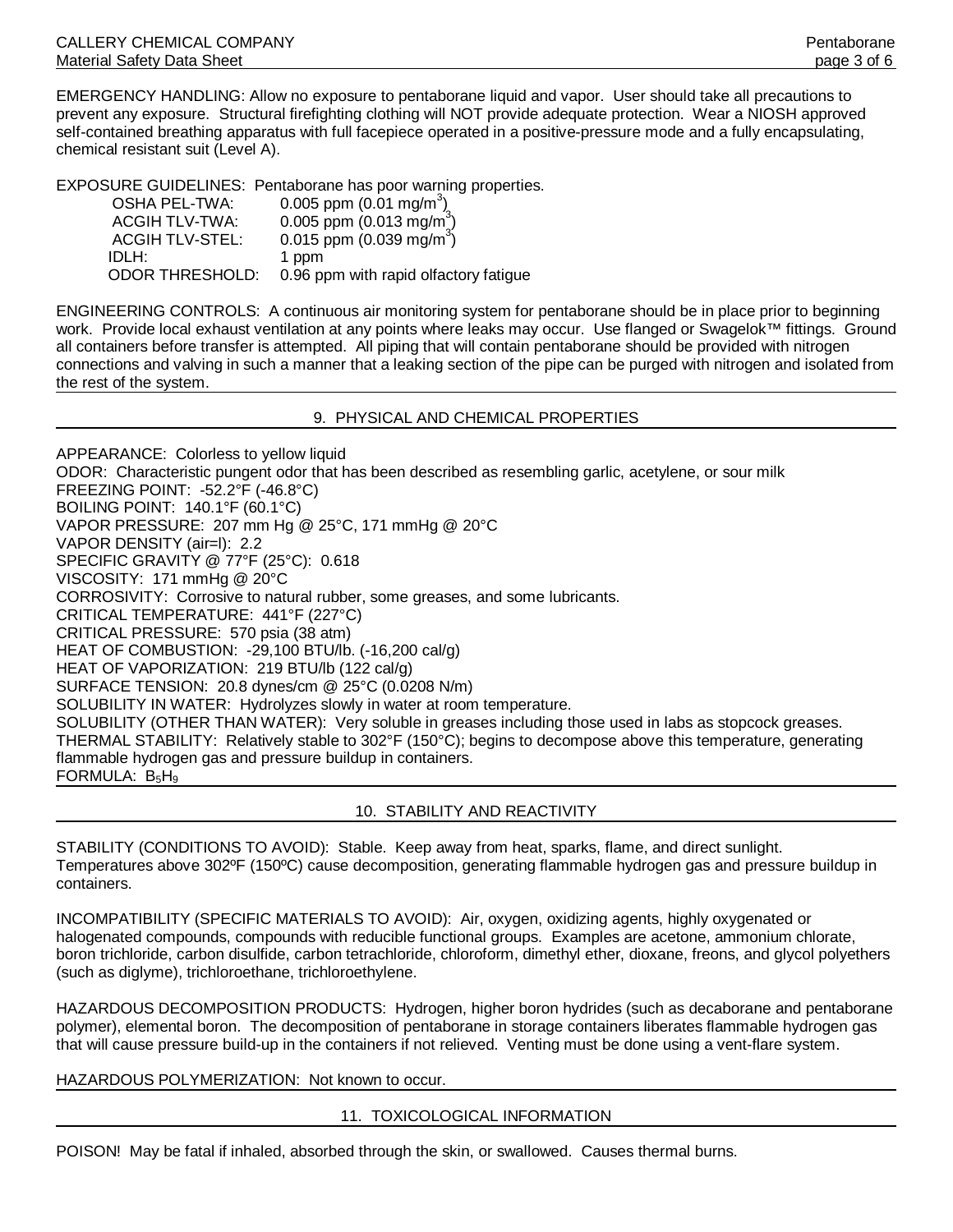HUMAN HEALTH EFFECTS INFORMATION: Pentaborane may ignite and cause thermal burns. Evaporation of pentaborane from the skin is reported to create symptoms of frostbite. Pentaborane is only slowly eliminated from the body and can accumulate to cause toxic effects. Repeated exposures make a person more susceptible to subsequent exposures and periods of no exposure (e.g., weekends) allow partial recovery from toxic effects.

 The median detectable concentration for tested humans was 1.3 ppm. Therefore, dangerous concentrations of pentaborane in air may not be detectable by odor. Rapid olfactory fatigue may also occur, which decreases the ability of a person to detect the odor. One investigator wrote that a strong whiff, producing a penetrating feeling in the nose, would produce symptoms.

 Symptoms may be delayed for up to 48 hours but have been reported to occur in as little as four minutes with exposure to very high concentration. In humans, minor intoxication has been reported to cause various central nervous system (CNS) symptoms, some of which are dizziness, drowsiness, blurred vision, fatigue, muscle spasms, hallucinations, memory loss, behavioral changes, poor judgment, lethargy, confusion, inability to concentrate, headache, nausea, vomiting, and feelings of constriction in the chest. Exposed persons were also reported to have conjunctivitis and reddening of the skin in the blush area. With moderate intoxication, humans had more obvious symptoms: thick, slurred speech; confused, sleepy appearance; transient spasmodic motion of the eyeball; drooping of the eyelids; and euphoria. With severe intoxication, the following symptoms are reported in one or more exposed persons: spasms, nervous excitation, convulsions, disorientation, agitation, hallucinations, vision problems, fever, progressive lethargy, reddening of skin, hepatitis, liver failure, muscle incoordination and weakness, destruction of skeletal muscle, acidosis, cardiac arrest, breathing and circulatory problems, pneumonia, central nervous system damage, coma, and death.

 Follow-up studies of persons exposed to pentaborane are found in the literature. In one study, all sixty-seven intoxicated workers had abnormal electroencephalograms (EEGs) which reverted to normal within five weeks (with two exceptions). No impairment of kidney function was observed over a three year period. In another study, duration of the illness was between 1 and 30 days with the average time 4 days. In a third study, sixty workers exposed and potentially exposed to very low concentrations of pentaborane over a year's time showed no signs of chronic effects at the time of the study. No abnormalities were found in their lungs, liver, or kidneys; blood tests for boranes were negative, and no clinical effects were observed.

 To date, 35 severe cases of pentaborane poisoning have been reported in the literature and, until 1982 none of the reported cases involved death or extended disability. The 1982 disposal site incident involved three previously healthy workers: one worker died, one worker recovered, and one worker sustained severe neurologic damage, dementia, quadriplegia, partial deafness, and cortical blindness. All three had inhalation exposure to pentaborane. The one worker who died also had direct skin contact with pentaborane. All three workers showed rapid and severe CNS toxic effects including seizures, opisthotonic spasms along with severe metabolic acidosis without respiratory compensation, rhabdomyolysis, elevated serum transaminase levels, and histologically-determined liver damage.

 Along with the three cases of primary exposure described above, there were 15 cases of secondary exposure (12 rescue squad personnel, two bystanders, and one environmental protection officer) who were seen in the emergency room the night of the exposure. One secondary exposure case was admitted. Because no air monitoring was performed during the incident and no serum or urine boron levels were done the night of the incident, the amount of pentaborane these secondary workers were exposed to is unknown. On the night of the exposure, the only symptoms presented by 11 of the 12 rescue workers were conjunctivitis and a red rash in the blush area. The other rescue worker was admitted to the hospital that night after he exhibited myoclonic movements. On the day after the event, nine of the secondary exposure group developed symptoms severe enough to be admitted to the hospital. Thirteen recognized that they were confused and having difficulty concentrating. Electroencephalograms (EEGs) were given to 10, and 7 EEGs showed bitemporal theta waves interpreted as compatible with toxic encephalopathy. There were no significant abnormal findings in any of the clinical chemistry exams.

 Fourteen of the 15 secondary exposed workers received follow-up medical evaluations four to twelve weeks later in a study of neuropsychiatric abnormalities following toxic chemical exposure. While the results of physical, neurological, and routine laboratory evaluations were normal, there were a number of indicators (e.g., initial and persistent psychiatric symptoms, neuropsychological deficits, electroencephalographic changes, elevated CNS neurotransmitter levels, and ventricular brain ratios) that provide evidence of CNS damage. Seven of the fourteen were diagnosed with posttraumatic stress disorder (PTSD) defined as a complex response to a psychologically traumatic event with a frequent concomitant physical component to the trauma which may even involve direct damage to the CNS. The study reported that persons diagnosed with PTSD re-experienced trauma through intrusive recollections, recurrent dreams of the event, and inappropriately acting as if the trauma were recurring. Other PTSD symptoms such as numbing of responsiveness, sleep disorder, and hyperalertness, may be caused by a toxicant but have not been reported to persist for more than a few days even with severe pentaborane intoxication.

 From this study the physicians concluded that the effects of exposure to pentaborane are longer lasting than previously documented and contradict previously published information that reports most pentaborane exposure symptoms resolve within the first week after exposure. These results suggest that the secondary exposure workers suffered a combination of organic brain insult and psychological trauma.

ANIMAL EFFECTS INFORMATION: Based on animal toxicity data, pentaborane is highly toxic by inhalation of vapor or absorption through the skin. No animal test data is available on oral toxicity, but it is believed that the liquid will be highly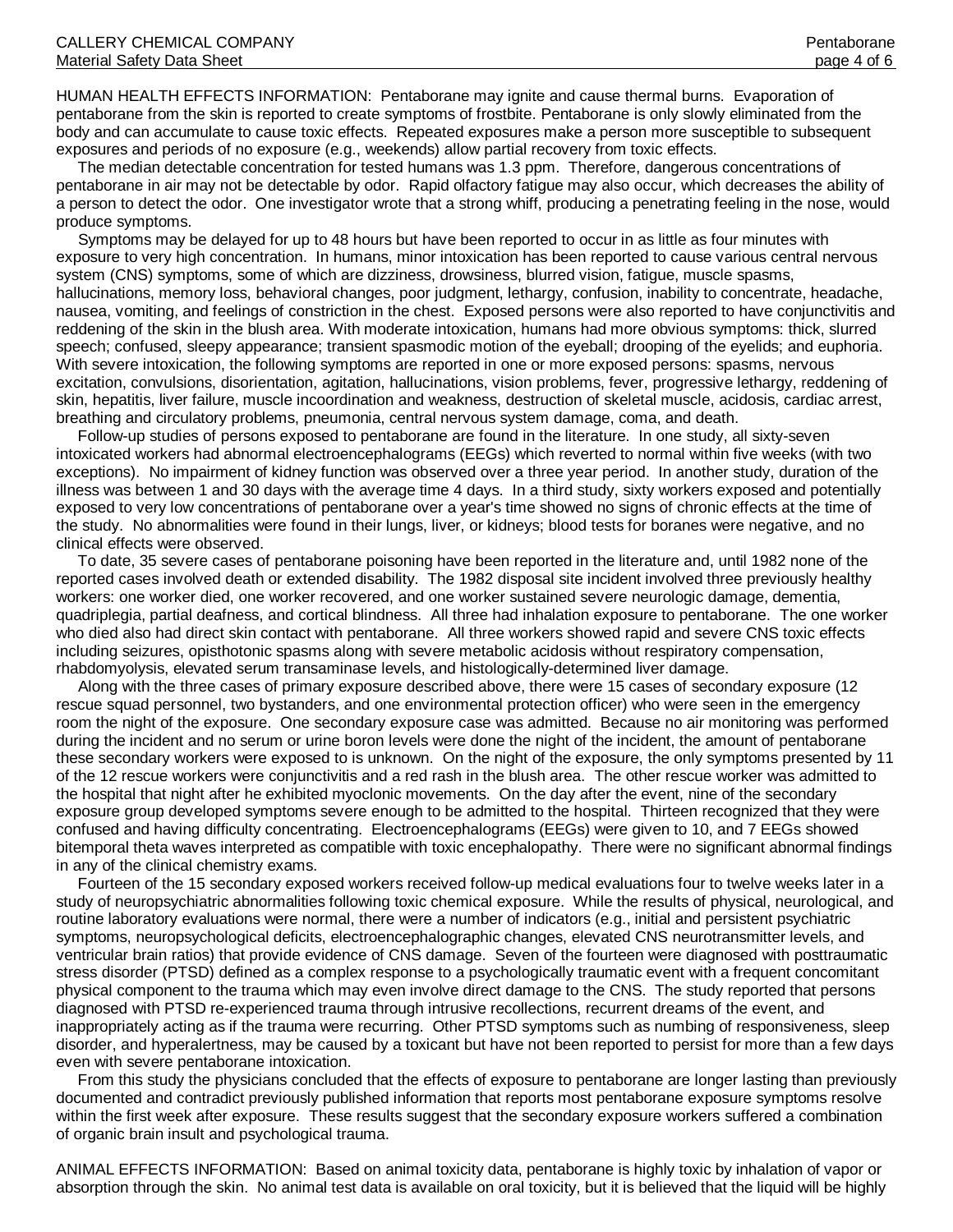toxic if swallowed. Vapor caused severe irritation and corneal opacity to animals' eyes, and skin and mucous membrane irritation; however, vapor was not absorbed through the skin of tested dogs. In all animal species studied, there was only a slight difference between lethal concentrations and those causing no apparent toxicity. Dogs developed characteristic constriction of the pupils.

 Because of the high acute toxicity of pentaborane, the animals' exposures were very brief and the acute exposure effects appeared limited to the central nervous system (CNS). The chronic toxicity of pentaborane was studied in five animal species (monkeys, dogs, rabbits, rats, and hamsters) by daily exposures to 0.2 ppm for 6-months. The exposure symptoms in all species were weight loss, apathy, insensitivity to pain, loss of limb mobility, muscle tremors, and impaired coordination. Partial recovery occurred over weekends when there was no exposure which is typical of the boranes. The mechanism of action was thought to be linked to the inhibition of glycolysis.

TOXICOLOGY DATA: LC50 rat: 7 ppm/4 hours exposure, 19 ppm/2 hours exposure; 67 ppm/5 minutes exposure.

PRIMARY ROUTE(S) OF ENTRY: Inhalation, skin absorption, eye contact, ingestion.

TARGET ORGANS: Eyes, skin, central nervous system (CNS), other organs depending on the extent of the exposure (See Health Effects above).

MEDICAL CONDITIONS GENERALLY RECOGNIZED AS BEING AGGRAVATED BY EXPOSURE: Pre-existing blood disorders; allergies; history of CNS disease, behavioral or personality changes; and liver, kidney, or pulmonary disease. Pre-exposure medical monitoring should include serum boron levels, SGOT, and SGPT.

CARCINOGENICITY DATA: No information; pentaborane is not listed in National Toxicology Program (NTP) Annual Report on Carcinogens, not found to be a potential carcinogen in the International Agency for Research on Cancer (IARC) Monographs, not listed by OSHA.

# 12. ECOLOGICAL INFORMATION

No information found.

## 13. DISPOSAL CONSIDERATIONS

Dispose in compliance with all local, state, and federal laws and regulations. Treatment, storage, and disposal of pentaborane and containers with residual amounts of pentaborane require extreme caution. Specialized handling techniques and expertise beyond that found at typical hazardous waste treatment, storage, and disposal facilities is required. Assistance may be available from the U.S. Environmental Protection Agency/U.S. Department of Defense National Pentaborane Task Force. The task force can be reached by contacting Dr. John Glaser, Physical Scientist, U.S. EPA National Risk Management Laboratory, 26 West Martin Luther King Drive, Cincinnati, OH 45268 or via 513/569-7568 (telephone), 513/569-7105 (fax), or glaser.john@epamail.epa.gov.

#### 14. TRANSPORT INFORMATION

DOT: Pentaborane, 4.2, UN1380, PGI, POISON - INHALATION HAZARD ZONE A

#### 15. REGULATORY INFORMATION

TSCA INFORMATION: Pentaborane is listed on the TSCA Public Inventory.

OSHA PROCESS SAFETY INFORMATION (29CFR1910.119): Threshold quantity (TQ) for pentaborane is 100 pounds.

SARA 302 INFORMATION (40CFR355.30): Threshold Planning Quantity (TPQ) for pentaborane is 500 pounds.

SARA 304 INFORMATION (40CFR355.40): Reportable quantity (RQ) for pentaborane is 500 pounds.

SARA 313 INFORMATION (40CFR372.65): Pentaborane does not contain a toxic chemical or chemicals subject to the reporting requirements of Section 313 of Title III of the Superfund Amendments and Reauthorization Act of 1986 and 40 CFR 372.

CERCLA/SUPERFUND INFORMATION (40CFR302.4): No reportable quantity (RQ) for pentaborane.

OTHER INFORMATION: This product contains pentaborane; therefore, it is subject to the Pennsylvania Worker and Community Right-to-Know Act.